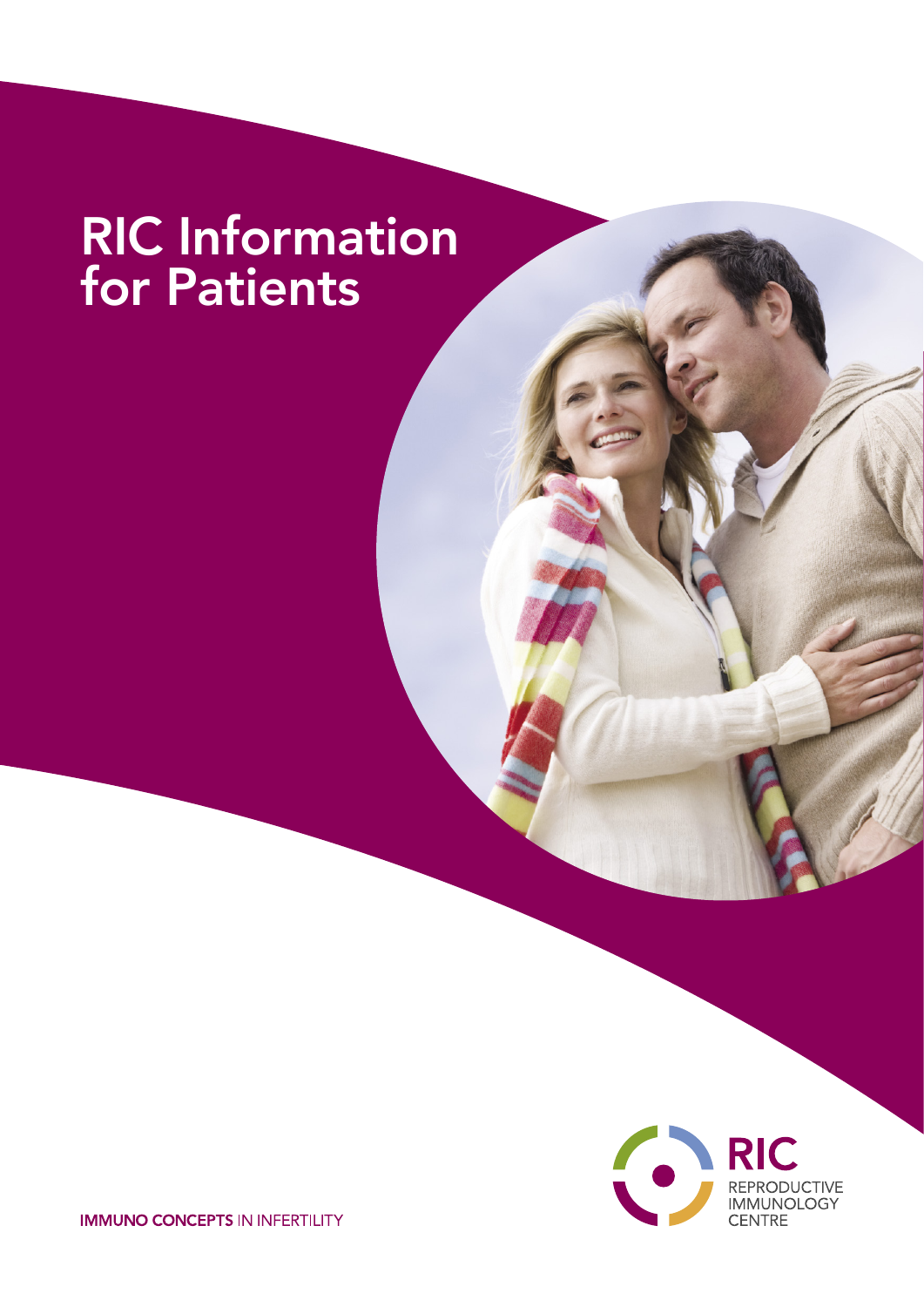# RIC Information for Patients

### 1. Pregnancy and the immune system

From the implantation of a fertilised egg to the delivery of a healthy baby, the maternal immune system has a major impact on the survival and development of the foetus. For successful pregnancy, the mother's immune system has to tolerate the immunologically foreign foetus, making the maternal environment potentially immunologically hostile.

The inability of a healthy woman to get pregnant or to suffer recurrent miscarriage has a number of causes, including chromosomal/genetic abnormalities, uterine problems and endometrial infection. When these have been excluded, exaggerated maternal immune activity is considered of prime importance. This exaggerated activity is apparent in several cells associated with the immune system. For instance, when the maternal immune system is overly active, NK and T cells are implicated or, in the case of anti-phospholipid antibody syndrome, B cells producing antibodies are involved.

Checking for increased or abnormal activity of these cells and the exclusion of autoimmunity (an immune response against the body's own tissues and foetus) allows timely pharmacological intervention that is critical for reproductive success.

The role of NK and T cells is particularly important and provides the core of our testing. For further information on the role of these cells, as well as other immunological components affecting pregnancy, please visit our website.

# 2. What is Reproductive Immunology Centre?

The Reproductive Immunology Centre (RIC) is based in Croydon and offers a comprehensive laboratory assessment of NK and T cell function as well as other immunological parameters, such as the functioning of the antibody system, in women with unexplained infertility.

RIC is well established and is one of only three laboratories in the world that provides in-depth analysis of the immune system in the field of infertility. Our services are used by many fertility specialists around the country, as well as several other laboratories lacking our expertise.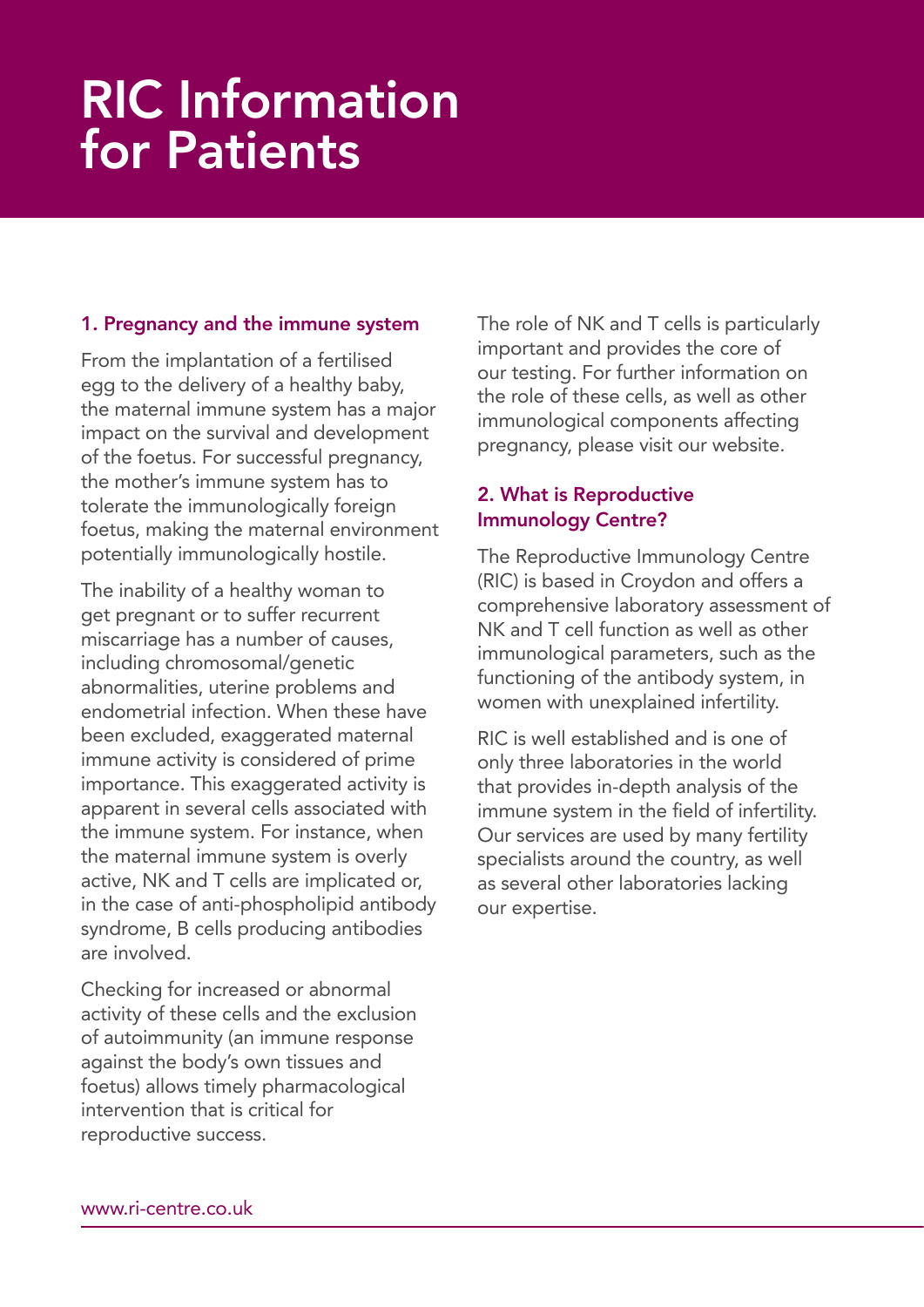An extremely important characteristic of RIC is our programme of ongoing research, which builds on many years of earlier work that has been published in several peer-reviewed journals. This research continues to provide evidence which supports the benefits that our tests offer the clinician in the investigation of unexplained infertility.

# 3. What tests do RIC offer?

Besides the NK cell tests (NK activation and cytotoxicity) we also offer a range of other tests analysing cells and antibodies implicated in infertility. These include:

Tests to compare the suppressive effects of steroid, IVIg and intralipid on NK cell killing

Th1/Th2 cytokine assay

Anti Nuclear Antibody and subsequent testing for ENA and DNA antibodies if required

Anti Thyroid Peroxidase Antibody

Anti Cardiolipin Antibody (Both IgG and IgM type antibodies)

Lymphocyte Subsets

We can also screen for mutations associated with abnormal coagulation systems which may have an affect on pregnancy.

#### Factor V Leiden Mutation

Prothrombin Gene Mutation

We are currently working on developing an assay to measure Treg and Th17 cell levels.

## 4. How do I know that I need an NK cell test?

Your fertility specialist will be able to assess which tests are likely to be helpful in the management of your particular clinical problem.

The tests allow your fertility specialist to see if your NK cells are overly aggressive towards your embryo. Further testing can also assess which of the currently available therapies are best able to reduce the activity of these cells and thus may lead to improved pregnancy outcomes.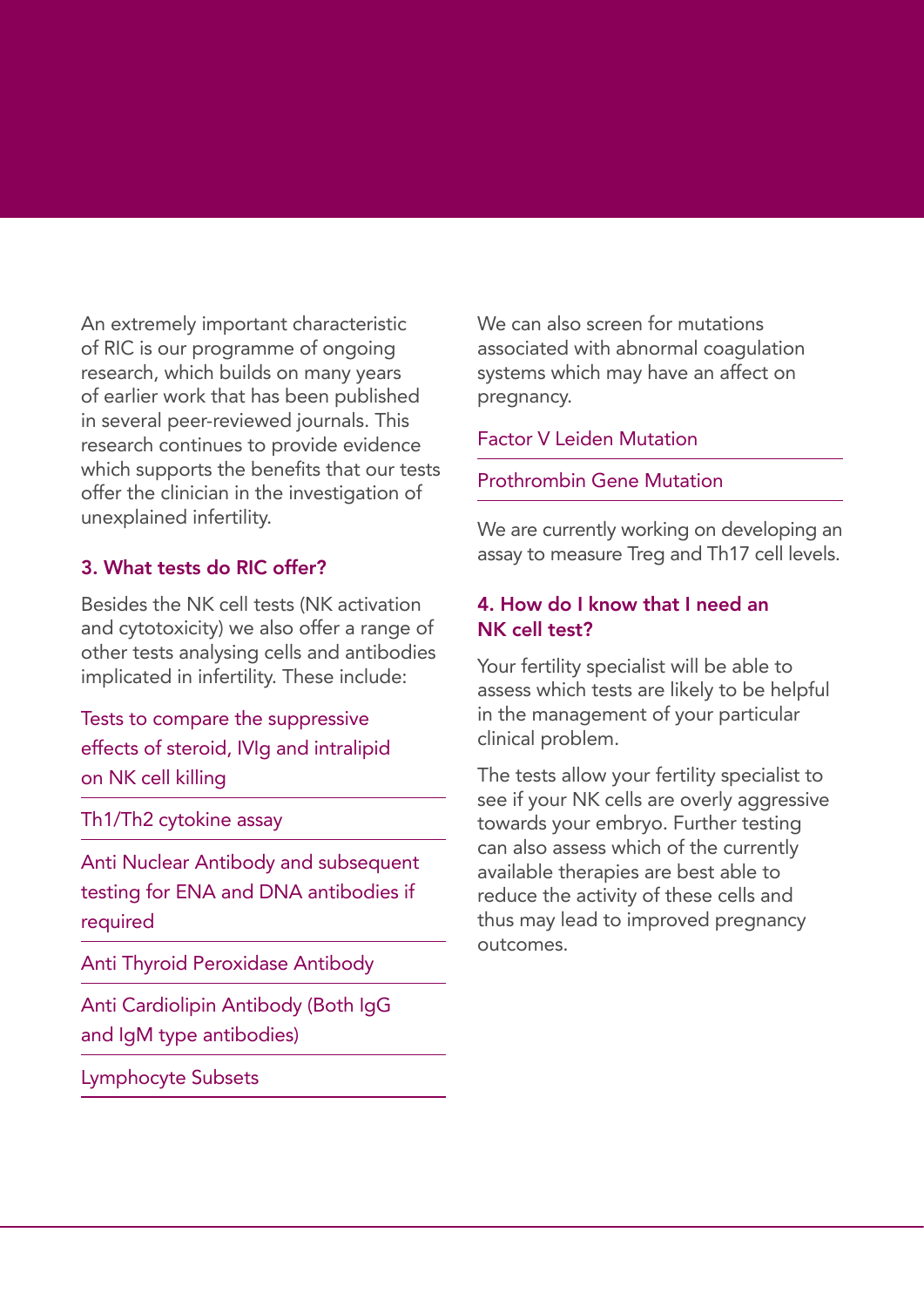It should be noted that not all these tests are recommended by the Human Fertilisation and Embryology Authority (HFEA), the Royal College of Obstetricians and Gynaecologists (RCOG) or the American Society of Reproductive Medicine (ASRM) as the research community is divided in the interpretation of the data. With more research being required in the field of reproductive immunology, the tests offered are still considered research tests by some and you should be aware of this.

#### 5. If these tests are not supported by the HFEA, why are you doing them?

Research published by RIC in many of the leading fertility journals has shown that the absolute numbers of NK cells have no influence on the outcome of pregnancy following IVF. However, we and others have published results showing that abnormally high levels of activated (CD69+) NK cells or increased NK cell killing is associated with a reduced rate of successful pregnancy following IVF.

In addition to demonstrating the effects of NK cells on fertility, we have also shown that certain changes in T cell subsets are more frequent in those with recurrent failed IVF. Furthermore, research has shown that specific drugs can reduce unhelpful anti-fertility NK cell activity. These findings have been confirmed by other centres around the world.

For an up-to-date review of the NK and T cell literature go to our website.

### 6. Why has my doctor not suggested these tests before?

There may be several reasons for why your doctor has not suggested these tests before, including:

- the lack of awareness of the availability of scientifically confirmed tests by an accredited laboratory in the UK.
- your specialist may have been pursuing purely non immunological causes for your infertility.
- some doctors may feel that the research literature is not sufficiently compelling at present and await further evidence.
- Alternatively, they could have a lack of knowledge in the area of reproductive immunology.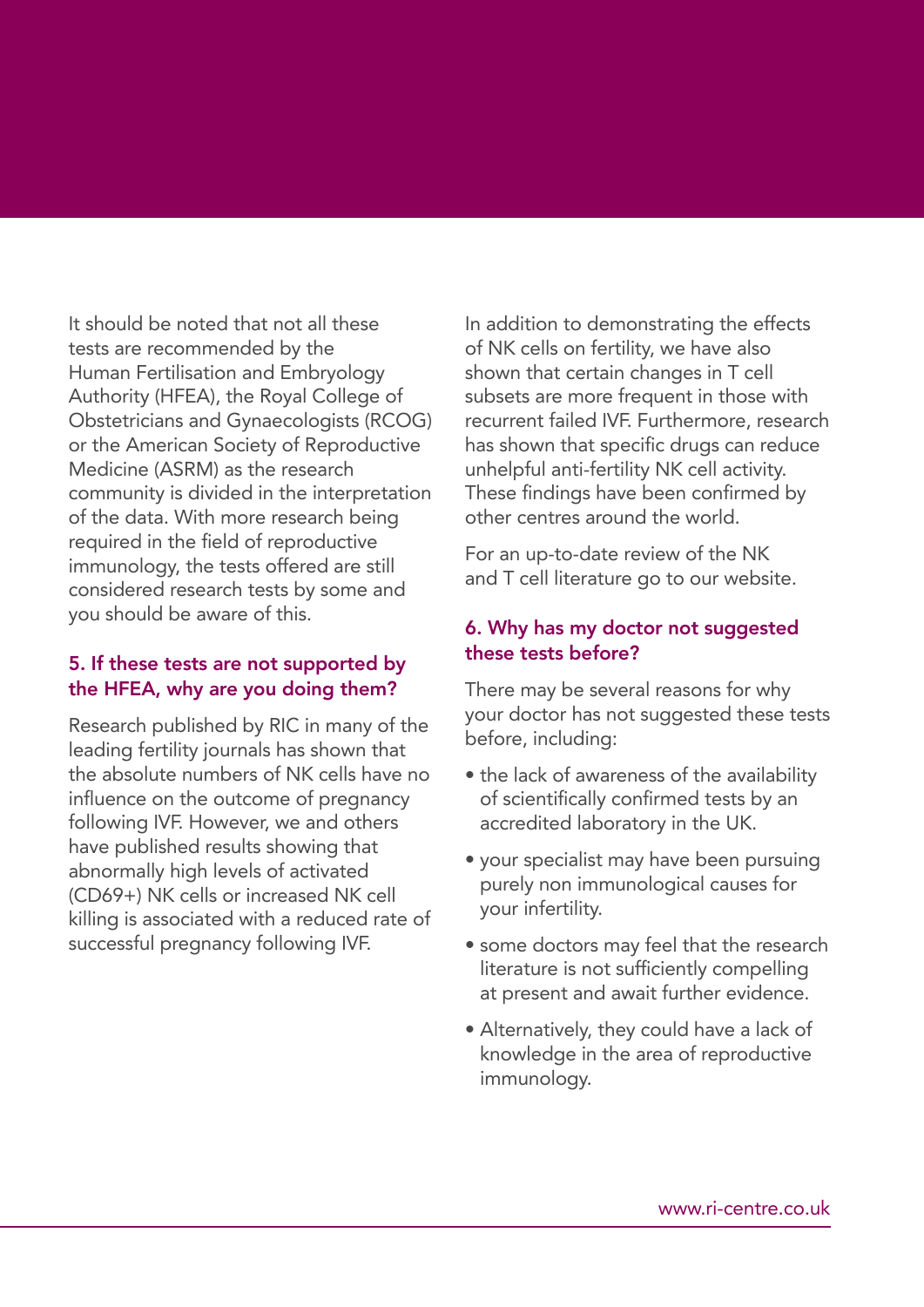# RIC Information for Patients

# 7. How much do these tests cost?

The price of the NK cell test and other reproductive immunology tests can be obtained from the RIC website.

Unfortunately infertility treatment is almost never covered by private insurance and RIC is not aware of any of the leading UK private insurance companies supporting the cost of the tests or of the subsequent treatment.

### 8. How do I get an NK cell test done?

RIC advises all women to discuss the full details and implication of the NK cell testing with their specialist before making a decision. Your specialist will be able to advise you whether it is appropriate for you to have the testing done or not. They will also be able to contact us to arrange the blood test.

If you choose to have the blood tests undertaken before seeing a fertility specialist, please read the 'RIC for patients' information on our website before completing the blood test request and consent form. This will need to be signed by both yourself and your GP/fertility specialist.

Signing this form will constitute your consent to have the blood taken and the various tests performed, as well as your agreement to pay for the tests.

It is therefore very important that you take this form with you when you attend for your blood test. A map of where to go to have the blood test is available from our website.

After the blood has been taken, we will have the sample and the form couriered to our laboratory for immediate testing.

For further sample requirements, please see clinician's information.

## 9. Could my GP practice take the blood sample?

Your local GP or nurse can also take the blood sample. However, it is critical for the sample to get to us within 8 hours. Any delay beyond 8 hours affects the accuracy of the results owing to increased cell death. You will need to go to our website and download the blood test request and consent form, which needs to be completed and then signed by yourself and your GP or fertility specialist. Give the completed and signed form to the GP/nurse taking your blood. Please see our website for sample requirements. Both the form and sample should then be sent immediately to our laboratory for testing. A courier may be required for the transportation.